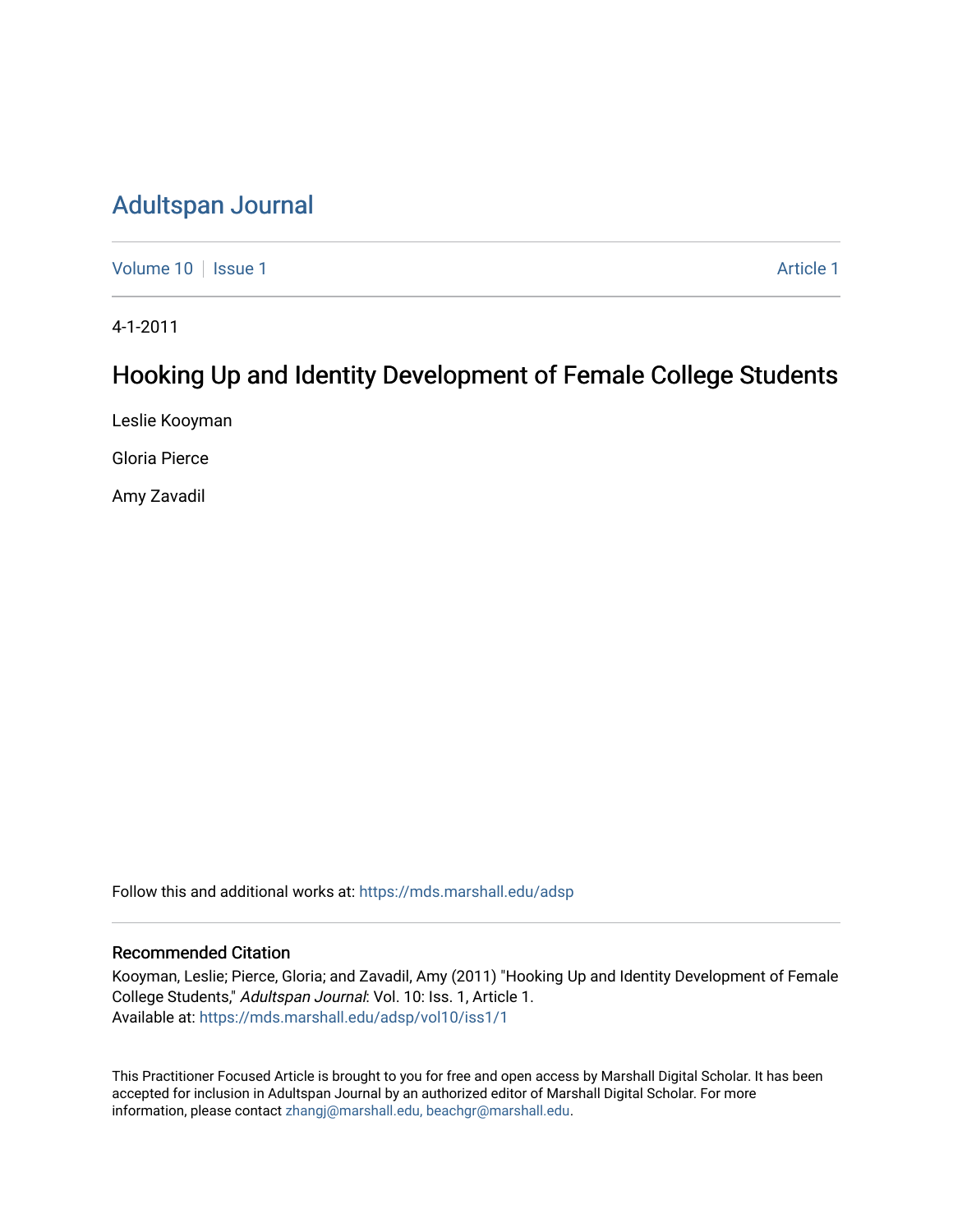# **Hooking Up and Identity Development of Female College Students**

# **Leslie Kooyman, Gloria Pierce, and Amy Zavadil**

*Hooking up generally involves casual sex with noncommittal partners. Hooking up is prevalent on college campuses today and can negatively affect the identity development of female students. The authors examined this phenomenon with a feminist developmental perspective, evaluating hooking up in the context of sexual risk taking with physical and psychosocial consequences.* 

Developmentally, college students are at a point in their lives where they are beginning to differentiate from their families and explore new identities (Arnett, 2000). This exploration can include experimenting with new sexual behaviors. Today, college students are engaging in more casual sexual interactions that may or may not involve an intimate relationship, and these more casual sexual encounters typically involve alcohol, resulting in an increase in sexual risk taking among this population (Lambert, Kahn, & Apple, 2003). These casual sexual interactions, or hooking up, can result in health consequences as well as identity confusion, low self-esteem, and a sense of discouragement among college women (Gilmartin, 2006; Paul & Hayes, 2002).

This article examines the relationship between the hooking-up culture of casual sex and the identity development of female students on college campuses today. We view this potential conflicted relationship from a developmental and feminist perspective, evaluating hooking up in the context of sexual risk taking with physical and psychosocial consequences. Factors influencing this behavior among female college students and recommendations for how college campuses can address this phenomenon are addressed.

## **HOOKING UP AND SEXUAL BEHAVIOR ON COLLEGE CAMPUSES**

Hooking up is broadly defined as sexual activity with a casual partner ranging from kissing to sexual intercourse (Bogle, 2008; Stepp, 2007). There is some

*Leslie Kooyman, Gloria Pierce, and Amy Zavadil, Department of Counseling and Educational Leadership, Montclair State University. Correspondence concerning this article should be addressed to Leslie Kooyman, Department of Counseling and Educational Leadership, Montclair State University, 3162 University Hall, 1 Normal Avenue, Montclair, NJ 07043 (e-mail: kooymanl@mail.montclair.edu).* 

| © 2011 by the American Counseling Association. All rights reserved. |                                                    |
|---------------------------------------------------------------------|----------------------------------------------------|
|                                                                     | <b>ADULTSPAN</b> Journal Spring 2011 Vol. 10 No. 1 |

Published by Marshall Digital Scholar, 2022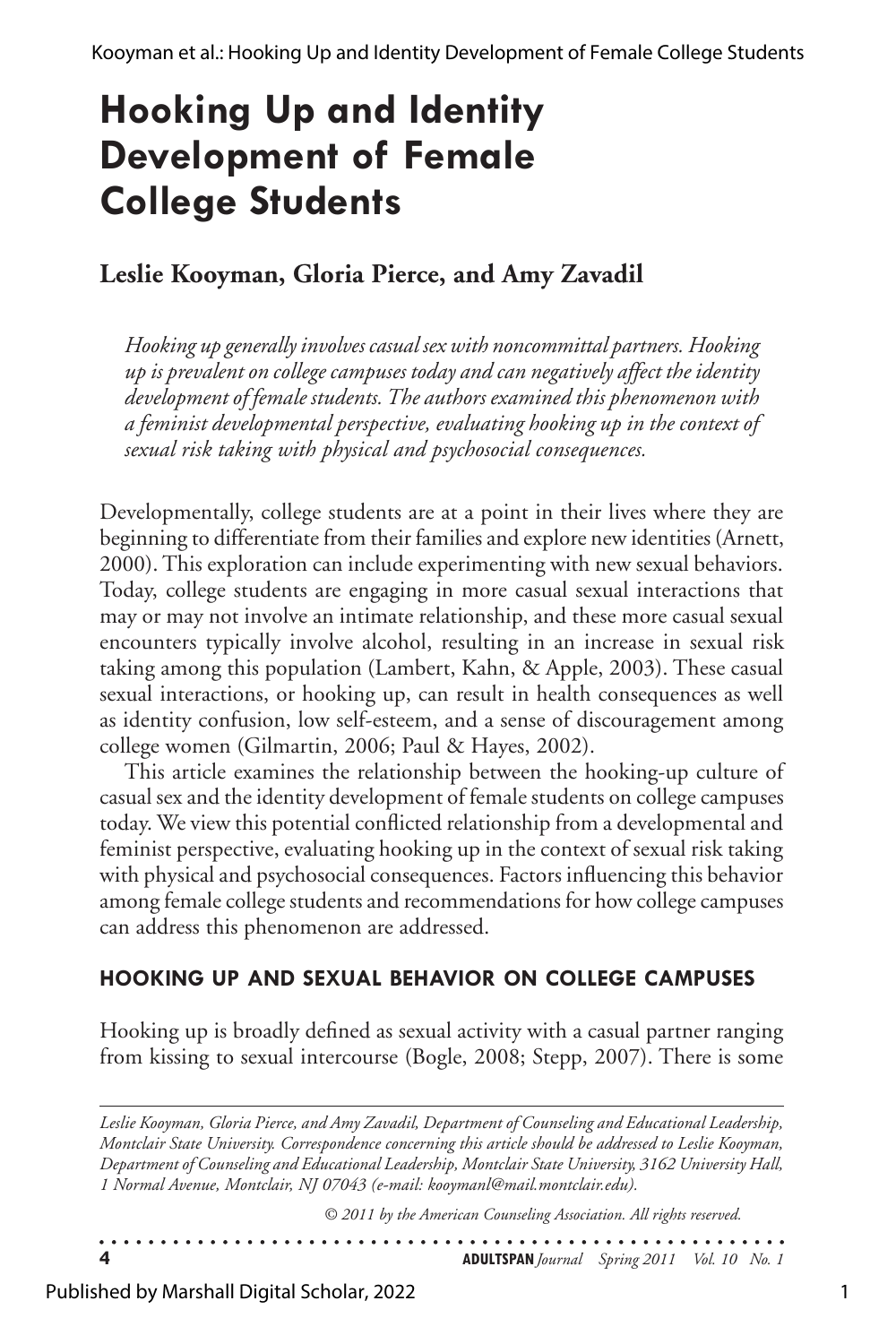discrepancy in that some studies indicate that hooking up may be defined as casual one-time sexual encounters with strangers (Lambert et al., 2003; Paul, McManus, & Hayes, 2000), whereas other studies suggest that hooking up may often occur repeatedly with the same partner, or someone considered a friend, with no expectation of commitment and little communication (Bogle, 2008; Grello, Welsh, & Harper, 2006; Stepp, 2007). In all cases, there is a clear lack of expectation of an ongoing relationship,which is characterized by casual sexual behavior that may or may not include intercourse with strangers or friends (Bogle, 2008; Grello et al., 2006; Stepp, 2007).

A number of studies have found that between 56% and 88% of college students (ages 18 to 24 years) are engaging in hooking up, with more men than women reporting sexual intercourse during a hookup (Gute & Eshbaugh, 2008; Lambert et al., 2003; Paul et al., 2000). Erikson's (1968) psychosocial stage theory of development suggests that late adolescence to young adulthood is a time for resolving issues of identity and moving into the crisis period of intimacy versus isolation. Given this theoretical understanding of identity development, it is understandable how traditional college-age women (ages 18 to 24 years) may struggle with hooking up for sexual pleasure. In fact, recent studies indicate that these stages are more intertwined than consecutive and that women struggle with integration of their identity more than men do (Hodgson & Fischer, 1979; Kahn, Zimmerman, Csikszentmihalyi, & Getzels, 1985; Paul & White, 1990).

In spring 2008, the American College Health Association (ACHA) conducted the National College Health Assessment surveying a total of 80,121 college students (65% female) and found some surprising results regarding the sexual behavior of college students (ACHA, 2009). Of the total sample, 76.3% reported having had zero to one sexual partner in the past school year, whereas 94.6% perceived that the average student had had vaginal sex one or more times in the past year. On the basis of these findings, perceived norms of sexual intercourse are much higher than the reality. Of the sexually active (vaginal intercourse) female students, only 36.8% reported using condoms and only 41.6% reported using birth control pills.

The traditional college-age woman is engaging in riskier sexual behaviors and is developmentally struggling with how to integrate her new identity with the existing hooking-up culture on college campuses. A discussion of the feminist perspective on gender role expectations of women coupled with psychosocial factors influencing sexual risk taking reveals an elemental struggle many college women may experience with casual sexual encounters and the need for intimacy and relationship.

#### **THE INFLUENCE OF FEMINISM AND GENDER ON SEXUAL BEHAVIOR**

Three areas of inquiry are especially helpful in understanding how gender issues are involved in sexual behavior among young adults in the current college environment known as the *hooking-up culture*. First, the relevant historical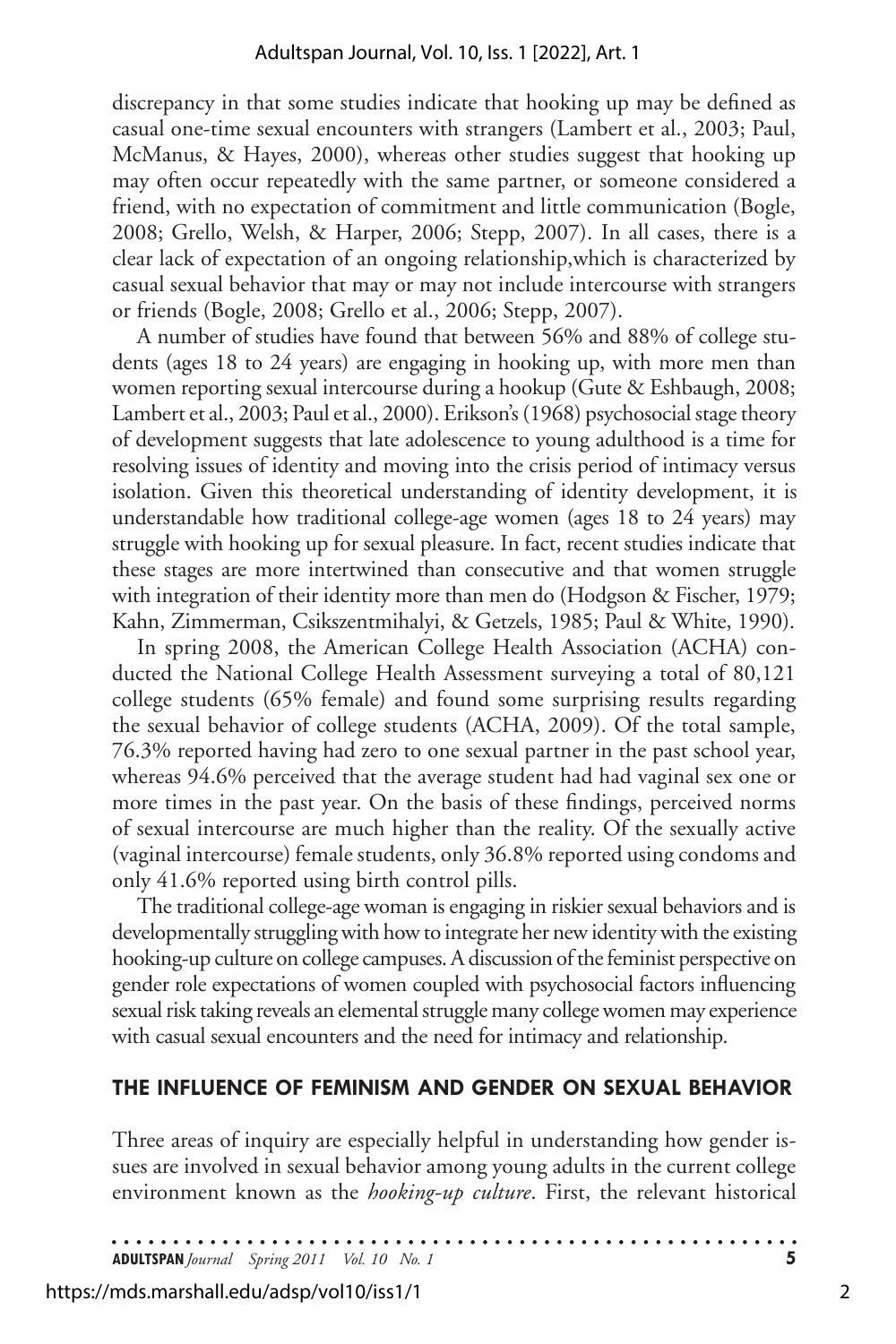context is the women's movement, which began with the suffragists of the 19th century who advocated for basic rights that would recognize women as full citizens rather than as property or appendages of their husband. In the 20th century, the second wave of the women's movement continued the struggle for full equality under the law, as well as sexual liberation from restrictive norms that had governed sexual behavior for women (Dicker, 2008). Liberal feminism, the dominant thread in this movement, defined empowerment for women as achieving full, fair, and equal participation in the socioeconomic enterprise. This agenda meant ignoring or minimizing gender differences. The next generation—third wave feminists—embraced the legacy of their real and metaphorical mothers in their own distinctive fashion. Believing that traditional feminists had rejected or compromised their femininity, third wave feminists reclaimed "babehood" for themselves, complete with lipstick, high heels, sexy clothes, and pink "girl stuff" (Baumgardner & Richards, 2000), even while extending their aggressive, independent spirits into the sexual arena where hooking up was intended to be an expression of sexual freedom, equality, and attractiveness.

Nevertheless, hooking up presents some problems for young women because their psychosocial developmental processes differ in significant ways from those of young men. Object relations theorists, notably Nancy Chodorow (1978), posit that girls and boys develop different relational capacities and senses of self as a result of their identification with their first object of attachment and their primary caregiver—their mothers. Because a girl's identity is continuous with this same-sex parent, she does not have to separate from her in the same way boys do. To shift their identity to their fathers and identify as a male, boys must give up their attachment to and identification with their mothers, thereby rejecting and repressing their sense of connectedness and relatedness. Thus, boys and men forge their identities in autonomy and separateness, whereas girls develop in a context of closeness and connectedness. The result is that young "adult women find comfort and solace in connection and are frightened of separation, [whereas] men find security in independence and are frightened of attachments which they fear will obliterate their identity as males" (Tavris, 1992, p. 81). Self-in-relation theorists also "propose that women and men differ fundamentally in their needs for attachment and separation, and in their valuing of intimacy and connection in relationships" (Worell & Remer, 2003, p. 90).

Carol Gilligan (1982) pointed out that "male gender identity is threatened by intimacy while female gender identity is threatened by separation" (p. 8), but because societal norms favor the male experience of self, "when women do not conform to the standards of psychological expectations, the conclusion has generally been that something is wrong with the women" (p. 14). Within a society that differentially rewards the masculine, it is understandable that the less powerful group would try to adopt those masculine behaviors. The double standard of sexual behavior has long been a focal point for feminism's challenging of accepted gender norms. Yet "the new sexual freedom for women seems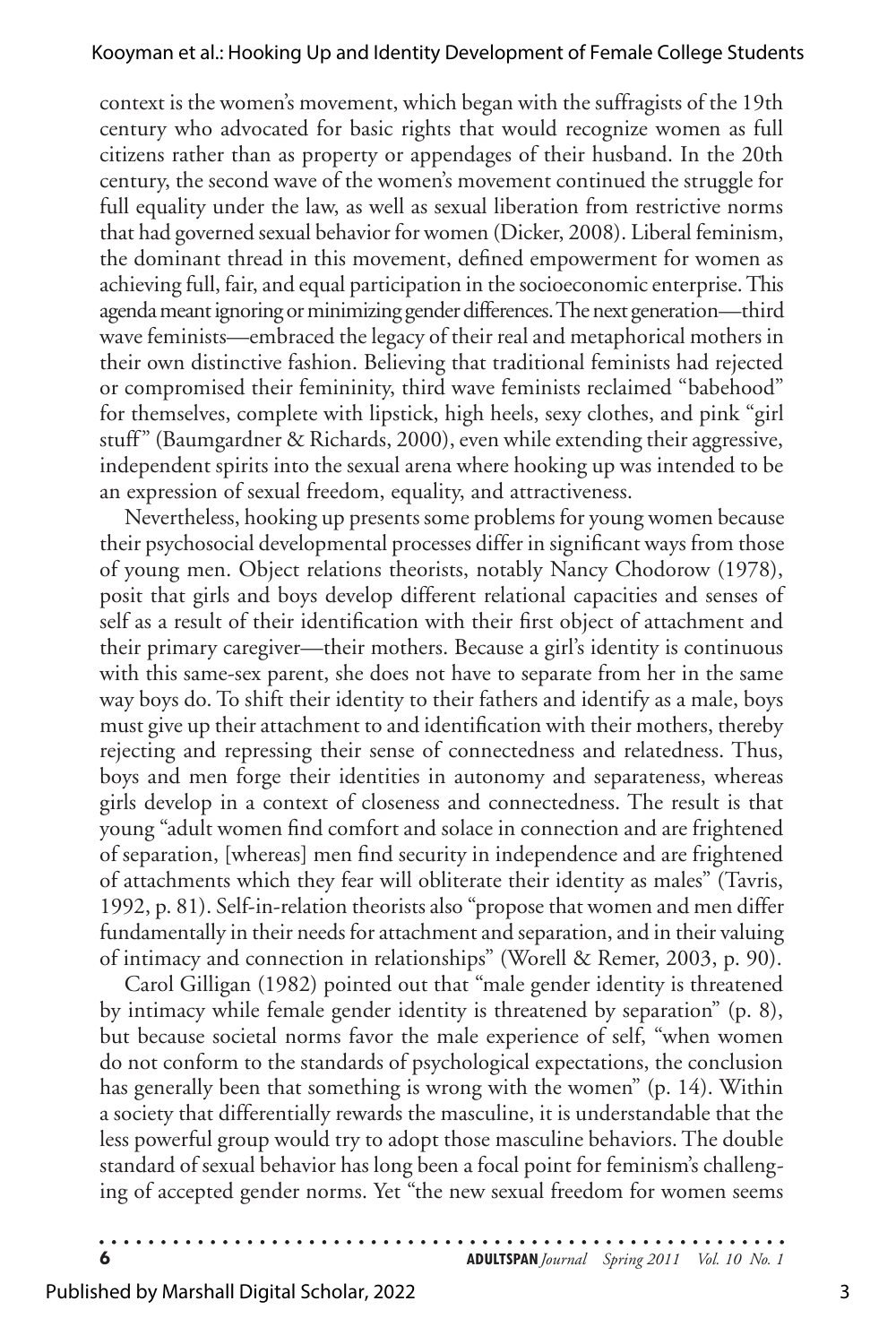to have rather definite limits. Rather than being a gender-neutral freedom, it is freedom with a male bias" (Crawford & Unger, 2004, p. 339), which can ultimately disappoint, lower self-esteem, and become counterproductive because it feels inauthentic and incomplete.

Embracing a sexual paradigm based on aloofness, emotional detachment, indifference, and insouciance may very well be creating barriers to the healthy development of young women (Stepp, 2007). Unfortunately, this shift in the paradigm for women within the hooking-up culture of college campuses along with other factors influencing sexual risk taking may result in psychosocial and health consequences for college women.

### **PSYCHOSOCIAL FACTORS INFLUENCING HOOKING UP FOR COLLEGE WOMEN**

In addition to the developmental and gender role expectations challenging college women, there exist in the research literature a number of studies that identify psychosocial factors that predict or influence sexual risk taking and/ or hooking-up behavior. These factors need to be considered in addressing the hooking-up culture and healthy development of college women.

Two of the most common predictors of sexual risk-taking behavior among college women are alcohol usage and perception of peers' behavior (Kaly, Heesacker, & Frost, 2002). Female college students who engage in heavier or binge drinking are more likely to engage in riskier sexual behavior, which is generally defined as not using condoms and having a number of sexual partners (Lambert et al., 2003). Downing-Matibag and Geisinger (2009) found that psychological disinhibition (primarily produced by alcohol usage) was a significant factor in sexual risk taking and that 80% of respondents reported that alcohol usage was involved in their hooking-up experiences.

A survey conducted by ACHA found that college students believed that their peers were having many more partners than they were themselves (ACHA, 2009). Student perception of the sexual activity of others tends to be inflated as compared with self-report of how sexually active the individual behaves (Bogle, 2008; Lambert et al., 2003). Lambert et al. (2003) used the concept of pluralistic ignorance to describe this phenomenon, suggesting that within a group, individuals tend to perceive that their beliefs and actions differ from their peer group's beliefs and actions. The individual tends to yield to the group norm. So for the college woman, she realizes that her values regarding sexual behavior may differ from those of her friends, yet she may hook up or go along with the norm of her group because of a desire to fit in despite her own discomfort with or disapproval of the action. It is interesting that college students who perceive that their peers are having unsafe sex tend to engage in riskier sexual behavior, but college students who actually talked with their peers about sexual activity and condom use tended to engage in less risky sexual behavior (Rit-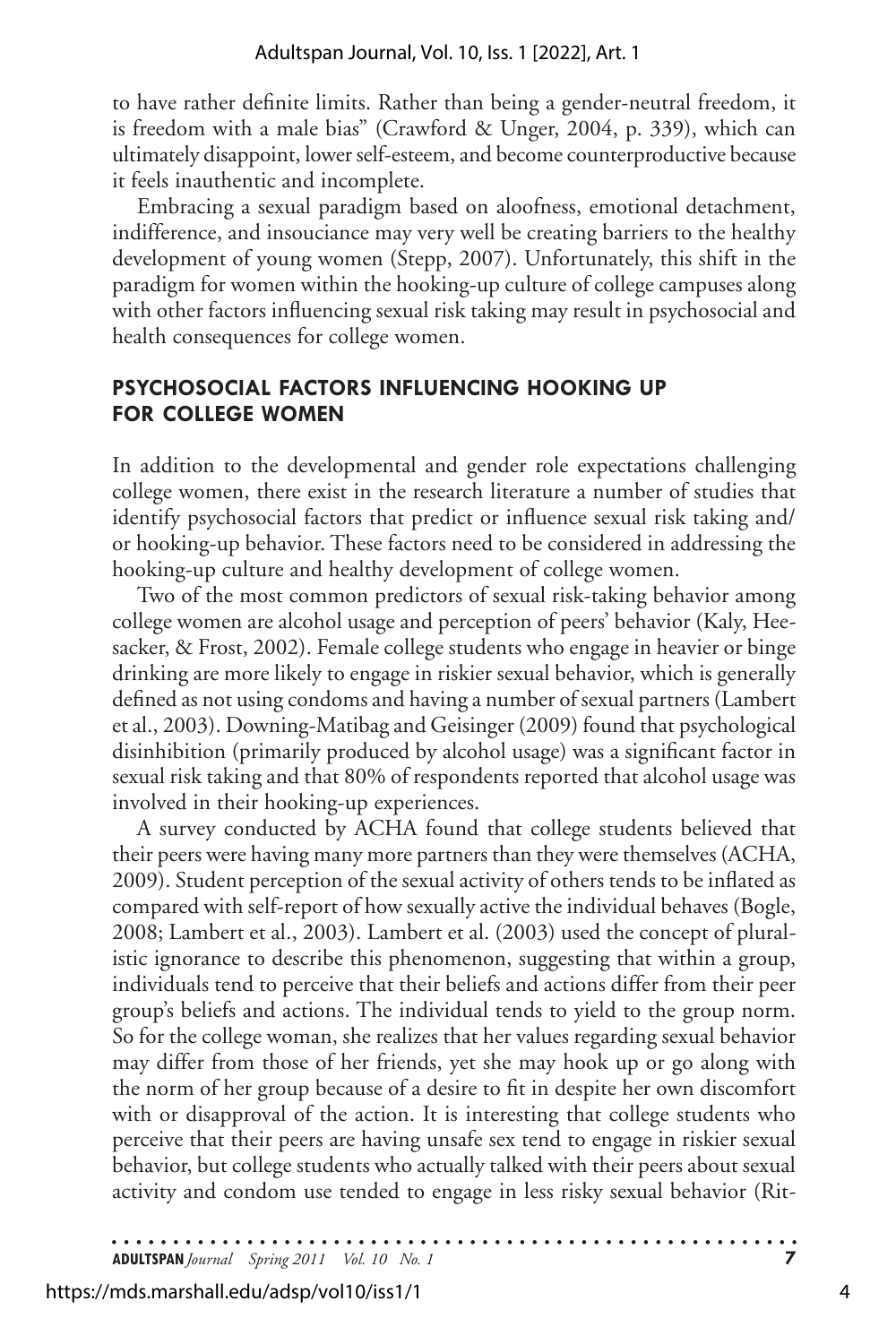tenour & Booth-Butterfield, 2006). This study suggests that communication about sexual activity, rather than believing assumed perceptions of peers, may reduce sexual risk taking.

Access to STD/HIV prevention information, riskier lifestyle choices, and reputational status are also factors influencing the hooking-up culture among college women. In the ACHA survey, only 35.8% of college students received STD prevention information on their college campus (ACHA, 2009). The lack of access to prevention information is inversely correlated to an increase in STDs (Centers for Disease Control and Prevention [CDC], 2008). Riskier lifestyle choices have also been identified as predicting sexual risk-taking behavior (Baldwin & Baldwin, 1988). Students who do not use seat belts regularly, smoke, or have more sexual partners are more likely to engage in riskier sexual practices, such as not using condoms or using drugs and/or alcohol with sex. Gender bias also compounds the challenge of reputational status for young college women. Bogle (2008) found that many young men receive a positively valued status from multiple hookups, whereas women are susceptible to a bad reputation. Once the bad reputation is established, women may engage in riskier sexual behavior.

Finally, there are numerous studies that suggest that self-efficacy with sexual communication (negotiating sex and safer sex behavior) influences hooking up. Women who cannot discuss sex and negotiate safer sex practices with a potential partner tend to engage in much riskier sexual behavior. Feeling confident about one's ability to communicate with a potential partner about sex, condom use, and safer sex practices is essential in reducing risk-taking behavior. (Bruhin, 2003; Downing-Matibag & Geisinger, 2009; Zak-Place & Stern, 2004).

Developmental needs, gender bias differences, and psychosocial factors as discussed here indicate that female college students may be experiencing conflict when negotiating sexual behavior within the current college hooking-up culture. This conflict may result in hindering healthy development and have psychosocial and physical health consequences for college women.

#### **PSYCHOSOCIAL AND HEALTH CONSEQUENCES OF HOOKING UP**

Studies are beginning to explore the connection between casual sexual interaction and personal well-being (Eshbaugh & Gute, 2008; Grello et al., 2006). Women tend to prefer relation to others and report a desire for intimacy or connection with a sexual partner (Eshbaugh & Gute, 2008; Grello et al., 2006; Paul & White, 1990); however, studies with college women indicate that many tend to delay the desire for a committed relationship, in part acknowledging that young men are less interested in such a relationship (Bogle, 2008; Stepp, 2007).

This tendency to engage in hooking up, despite a desire for greater communication and the intimacy of a relationship, may create psychological distress for college women. Grello et al. (2006) found persistent depressive symptoms

| <b>ADULTSPAN</b> Journal Spring 2011 Vol. 10 No. 1 |  |
|----------------------------------------------------|--|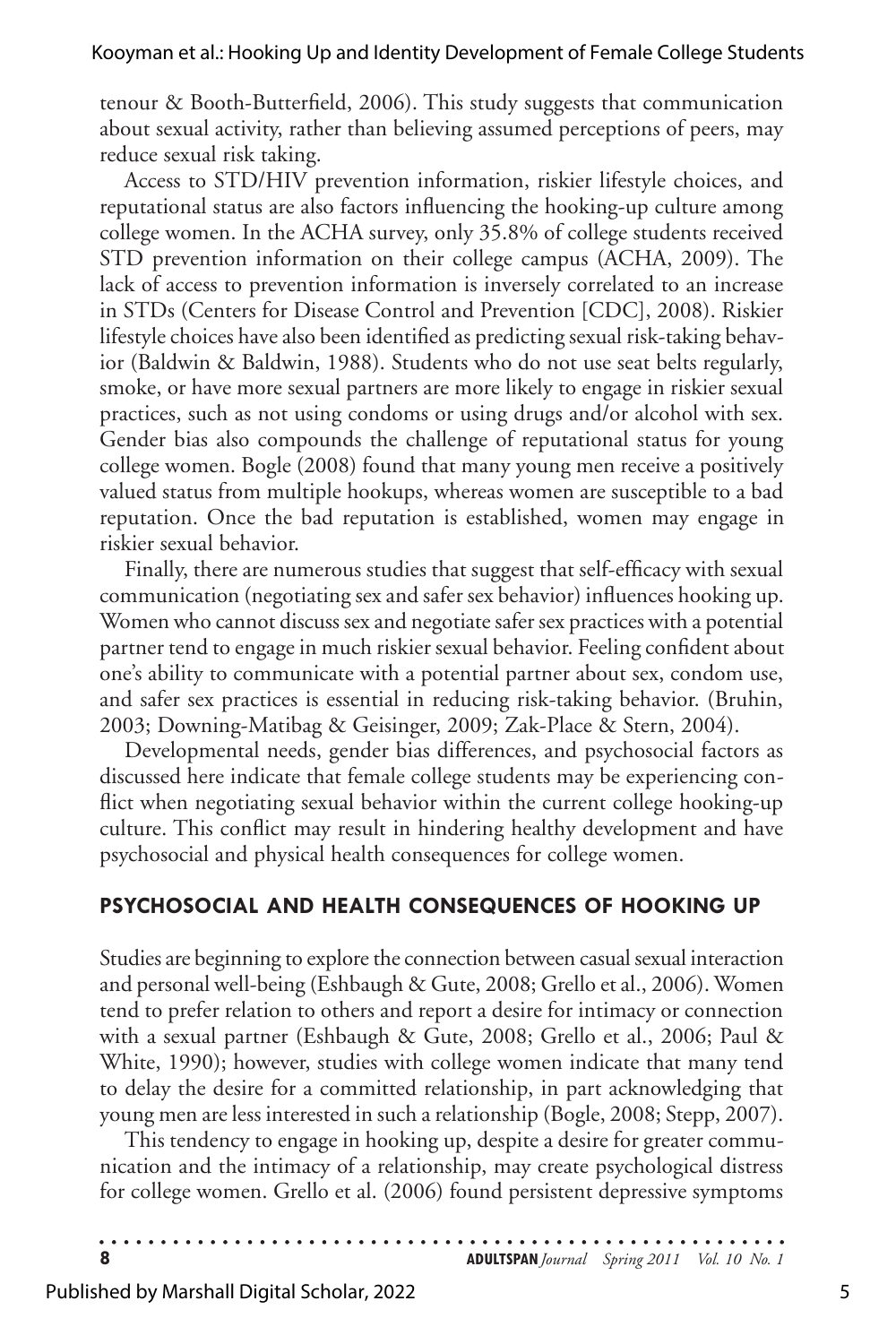related to engaging in casual sex among young women. Another study found lower self-esteem and higher levels of guilt and anxiety associated with hooking up and casual sex among college students (Paul et al., 2000). Hook, Gerstein, Detterich, and Gridley (2003) found that stress-related symptoms and illness are more likely among women who lack the experience of an intimate relationship. These significant studies indicate that college woman engaging in ongoing casual sex may be experiencing greater depression, lower self-esteem, guilt and anxiety, and stress-related illnesses.

In considering the physical health consequences of sexual behavior, STDs are one of the major health concerns in the United States today, with young people, ages 15 to 24 years, accounting for almost half of all new STD infections (Weinstock, Berman, & Cates, 2004). In addition, young adults, ages 13 to 24 years, represent about half of all new HIV infections (Hall et al., 2008). Chlamydia, gonorrhea, human papillomavirus, syphilis, and HIV/ AIDS are the diseases that can most adversely affect the health of female college students. In 2008, women, ages 20 to 24 years, and female adolescents, ages 15 to 19 years, had the largest reported number of chlamydia and gonorrhea cases when compared with any other age group. In addition, the syphilis rate among women increased 36% from the previous year (CDC, 2008). Untreated STDs are estimated to cause at least 24,000 women to become infertile each year in the United States. These statistics are of concern in the context of the hooking-up culture in that only 36.8% of sexually active college women are using condoms for protection (ACHA, 2009).

For the traditional college-age woman, the personal struggle of developing a new identity is complicated with a hooking-up environment that challenges her need for intimacy and relationship. As cited in the literature, the result of this conflicted developmental period may lead to psychosocial and physical health consequences, such as depression, anxiety, lower self-esteem, and the contraction of STDs. Understanding gender bias, societal expectations, and predictors of sexual risk taking among today's female college student is essential in supporting traditional-age female college students during this critical stage in their identity development. When addressing healthy relationships and counseling prevention programs for female college students, campuses need to consider these critical areas of influence.

#### **COUNSELING IMPLICATIONS AND HIGHER EDUCATION**

Given the psychosocial and health consequences of hooking up and casual sex, coordinators of college prevention programs may need to consider interventions to address this issue. We recommend a more comprehensive approach to exploring the issues of healthy relationships and the hooking-up culture on college campuses. Well-researched, evidence-based HIV and STD prevention programs provide guidance for prevention programming on sexual risk taking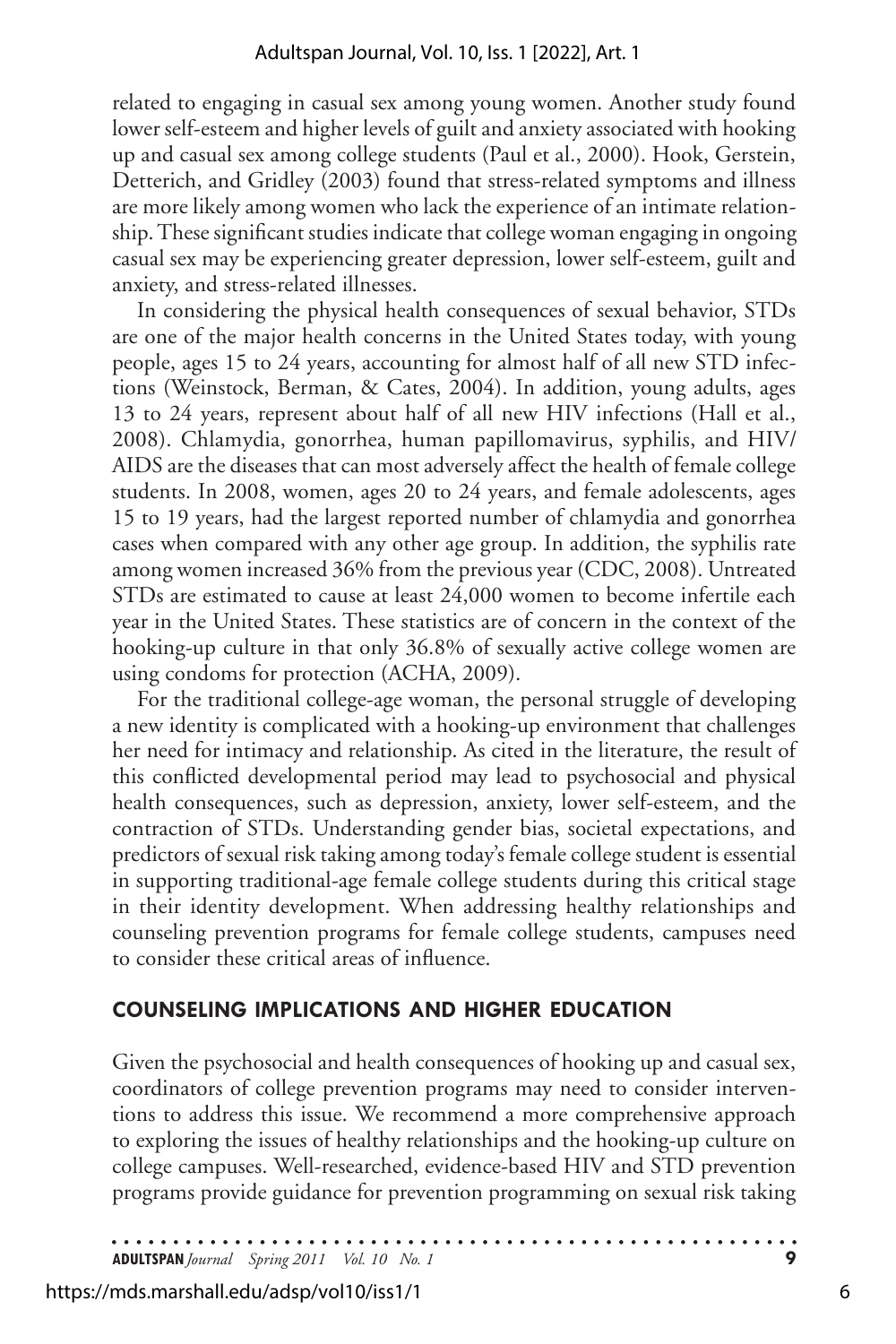and the hooking-up culture. Effective HIV/STD prevention programs offer curricula to promote sexual behavior change by addressing gender and power differences; developmental identity; sexual communication; self-esteem building; assertiveness training; self-efficacy in communication and condom usage; and open dialogue about perceived peer norms, values, and beliefs. These programs offer a safe environment to discuss actual sexual activity and can be implemented through individual counseling and/or group sessions. The programs may need to be altered slightly to align with a college setting. Established, evidence-based programs to be considered include the following: VOICES/VOCES, Project Respect, social skills training, healthy relationships, Popular Opinion Leader, cognitive behavior skills training, Be Proud! Be Responsible! and safer sex skills building (CDC, 2009; Kelly & Kalichman, 2002).

The more successful HIV/AIDS prevention programs that promote healthy sexual relationships from a developmentally sound perspective typically adhere to the Social Learning Model of behavior change (Bandura, 1986) and the theory of planned behavior (Ajzen, 1991). The integration of both theories addresses behavioral intention; personal attitudes about the behavior; the influence of peer, social, and gender norms; developmental identity; self-reflection; self-efficacy in communication and behavior change; modeling of new behaviors; and the practicing (role plays) of new healthier behaviors.

A program using this theoretical approach would allow young women to talk openly in a safe environment about their thoughts, beliefs, values, and decision making related to hooking up, gender issues, and their own identities. The focus is on how to develop healthier sexual communication to reduce the potential conflict that the hooking-up culture creates. Strategies include specific role plays and practice modeling of communication regarding sexual negotiation, condom usage, and safer sex practices. Also, given the findings, a discussion of substance use in sexual situations should be integrated into the interventions. In addition to programming, learning can also occur through individual sessions or through the influence of more casual conversations with peers (Kelly & Kalichman, 2002).

Providing speakers and programs to the college campus may be another strategy for starting the dialogue on healthy relationships and sexual communication. An outside, one-time speaker can reach more students and ignite an interest in the topic. Several speakers and programs are available for campuses from the college speaking circuit and national programming resources. ACHA (www.acha.org), the American College Counseling Association (www. collegecounseling.org), and Student Affairs Administrators in Higher Education (www.naspa.org) are three national organizations that can assist with resources in identifying programming and speakers. In addition, The BAC-CHUS Network, a nonprofit agency, provides resources in health education and prevention. This agency provides programs and linkages for peer educators on college campuses. One BACCHUS program of interest is SmarterSex.org.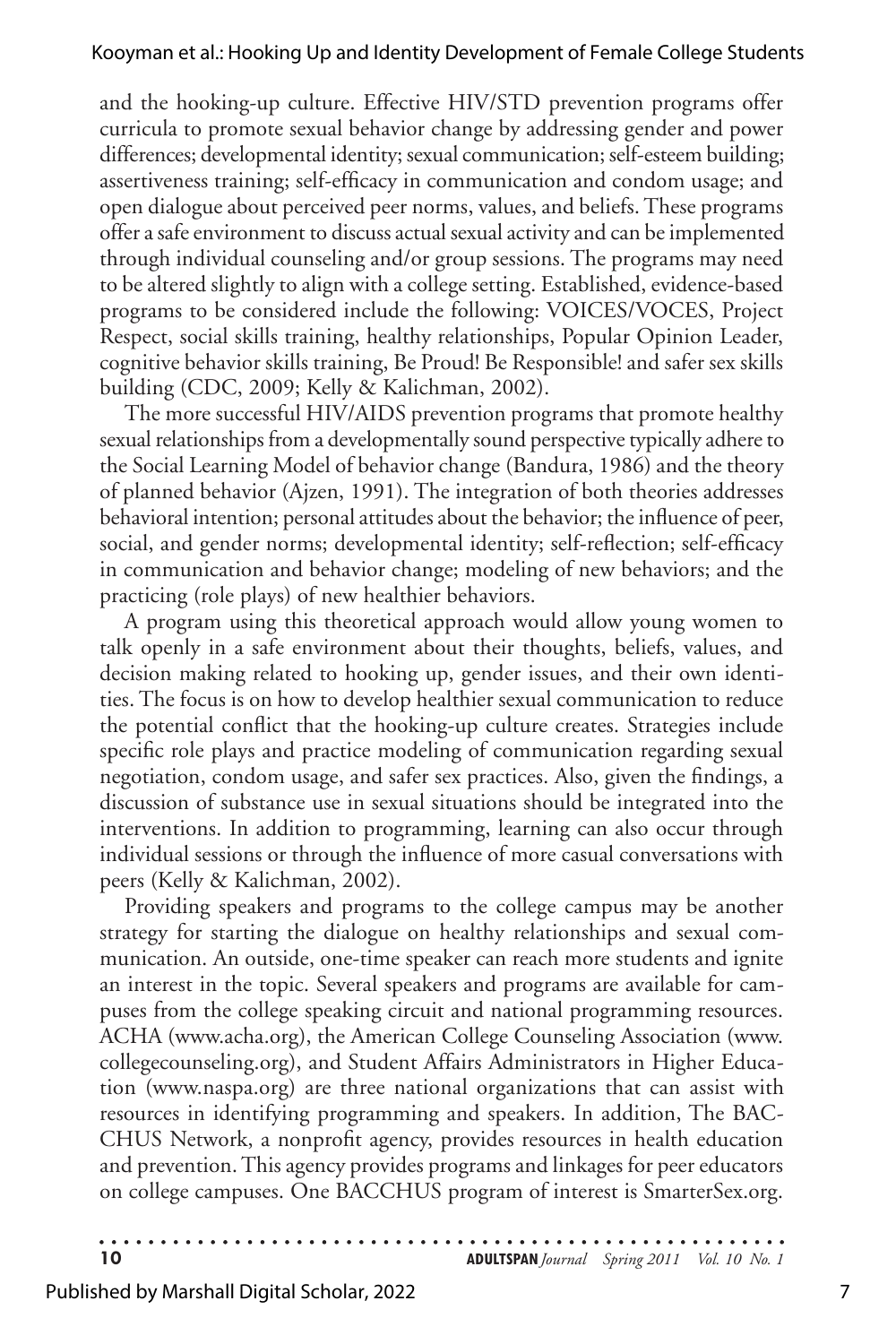Also, the College Agency (www.thecollegeagency.com) provides speakers and artists for college campuses. Let's Talk About "IT" (www.kellyandbecca.com) is a program on sexual assault that addresses sexually healthy relationships and communication. Starting the conversation on healthy sexual relationships on the college campus will foster greater awareness and, one hopes, shift the current peer norms of the hooking-up culture.

A variety of settings for speakers, conversations, and programming need to be considered. Some proposed approaches include offering discussion groups in residence halls, drop-in centers, women's centers, or health education programs. Student Affairs staff might also consider providing group opportunities for sororities or other women's organizations on campus, working with the counseling center or health promotion outreach staff. Conversations might also be approached in a variety of related academic course settings, such as gender studies, sexual health, media/communications, and human development courses. Each of these suggestions requires education of faculty, staff, and peer leaders. This involves raising awareness among students, faculty, and staff of the need for such dialogue; providing an overview of the gender and development challenges raised in this article; and offering tools for addressing the issue. The aforementioned resources can assist in providing these tools.

One of the challenges in addressing this issue through counseling services is the stigma associated with seeking counseling support, particularly via a campus counseling center (Kadison & DiGeronimo, 2004). College women are reluctant to seek education or support because of this stigma. Counseling center staff, much like health center staff, may need to consider outreach to women that involves a more creative and integrative approach to engaging women in their current activities on campus, rather than expecting women to come through their doors (Parcover, Mettrick, Parcover, & Griffin-Smith, 2009).

Finally, faculty and staff who have regular contact with students should also be educated, because they are more likely to encounter students with concerns and could have a positive impact on how students cope (Kadison & DiGeronimo, 2004). ACHA (2009) found that when asked about believability of sources of health-related information, students ranked health educators and faculty above parents and peers in believability. This finding suggests that college campus prevention programs may need to reach out to faculty and staff in creating a more innovative and effective program for addressing healthy relationships and the hooking-up culture among college women.

Further study is recommended in developing a greater understanding of the hooking-up culture and its impact on the development of college women. Research on this topic would yield strategies for addressing this challenging issue among college women. On the basis of the research, specific evidence-based prevention programs for this population and the college setting could be implemented.

Gender role expectations and psychosocial influences on sexual risk taking within the hooking-up culture of college campuses may result in hindering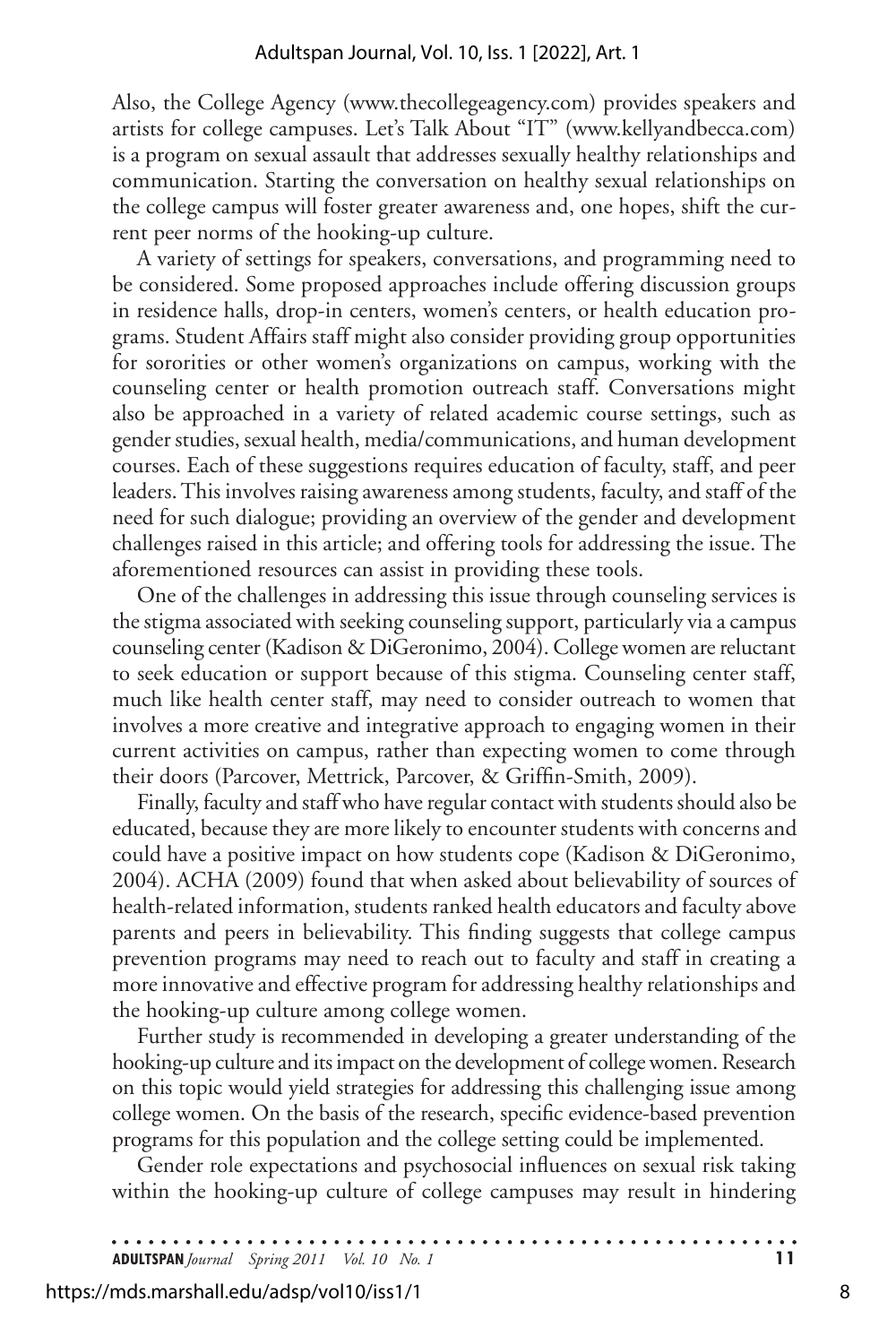healthy development. In addition, the cultural practice of hooking up yields psychological and health consequences for college women. Continued research, awareness, education, and eventual programming will enable college campuses to begin addressing this phenomenon and assist in the healthy development of young women.

#### **REFERENCES**

- Ajzen, I. (1991). The theory of planned behavior. *Organizational Behavior and Human Decision Processes, 50,* 179–211.
- American College Health Association. (2009). American College Health Association–National College Health Assessment spring 2008 reference group data report (abridged). *Journal of American College Health, 57,* 477–488. doi:10.3200/JACH.57.5.477-488
- Arnett, J. J. (2000). Emerging adulthood: A theory of development from the late teens through the twenties. *American Psychologist, 55,* 469–480.
- Baldwin, J. D., & Baldwin, J. I. (1988). Factors affecting AIDS-related sexual risk-taking behavior among college students. *Journal of Sex Research, 25,* 181–196.
- Bandura, A. (1986). *Social foundation of thoughts and action: A social cognitive theory.* Englewoods Cliffs, NJ: Prentice Hall.
- Baumgardner, J., & Richards, A. (2000). *Manifesta: Young women, feminism, and the future.* New York, NY: Farrar, Straus & Giroux.
- Bogle, K. A. (2008). *Hooking up: Sex, dating, and relationships on campus.* New York: New York University Press.
- Bruhin, E. (2003). Power, communication and condom use: Patterns of HIV relevant sexual risk management in heterosexual relationships. *AIDS Care, 15,* 389–401.
- Centers for Disease Control and Prevention. (2008). *Sexually transmitted disease surveillance, 2007.* Atlanta, GA: U.S. Department of Health and Human Services.
- Centers for Disease Control and Prevention. (2009). *Compendium of HIV prevention interventions with evidence of effectiveness.* Atlanta, GA: Author.
- Chodorow, N. (1978). *The reproduction of mothering: Psychoanalysis and the sociology of gender.* Berkeley: University of California Press.
- Crawford, M., & Unger, R. (2004). *Women and gender: A feminist psychology.* New York, NY: McGraw-Hill.
- Dicker, R. (2008). *A history of U.S. feminisms.* Berkeley, CA: Seal Press.
- Downing-Matibag, T. M., & Geisinger, B. (2009). Hooking up and sexual risk taking among college students: A health belief model perspective. *Qualitative Health Research, 19,* 1196–1209.
- Erikson, E. H. (1968). *Identity: Youth and crisis.* New York, NY: Norton*.*
- Eshbaugh, E. M., & Gute, G. (2008). Hookups and sexual regret among college women. *Journal of Social Psychology, 148,* 77–89. doi:10.3200/SOCP.148.1.77-90
- Gilligan, C. (1982). *In a different voice: Psychological theory and women's development.* Cambridge, MA: Harvard University Press.
- Gilmartin, J. (2006). Changes in college women's attitudes toward sexual intimacy. *Journal of Research on Adolescence, 16,* 429–454.
- Grello, C., Welsh, D., & Harper, M. (2006). No strings attached: The nature of casual sex in college students. *Journal of Sex Research, 43,* 255–267.
- Gute, G., & Eshbaugh, E. M. (2008). Personality as a predictor of hooking up among college students. *Journal of Community Health Nursing, 25,* 26–43. doi:10.1080/07370010701836385
- Hall, H. I., Song, R., Rhodes, P., Prejean, J., An, Q., Lee, L. M., . . . Janssen, R. S. (2008). Estimation of HIV incidence in the United States. *Journal of the American Medical Association, 300,* 520–529. doi:10.1001/jama.300.5.520
- Hodgson, J., & Fischer, J. (1979). Sex differences in identity and intimacy development in college youth. *Journal of Youth and Adolescence, 8,* 37–50.
- Hook, M., Gerstein, L., Detterich, L., & Gridley, B. (2003). How close are we? Measuring intimacy and examining gender differences. *Journal of Counseling & Development, 81,* 462–472.
- Kadison, R., & DiGeronimo, T. (2004). *College of the overwhelmed: The campus mental health crisis and what to do about it.* San Francisco, CA: Jossey-Bass.
- **12 ADULTSPAN***Journal Spring 2011 Vol. 10 No. 1*

#### Published by Marshall Digital Scholar, 2022